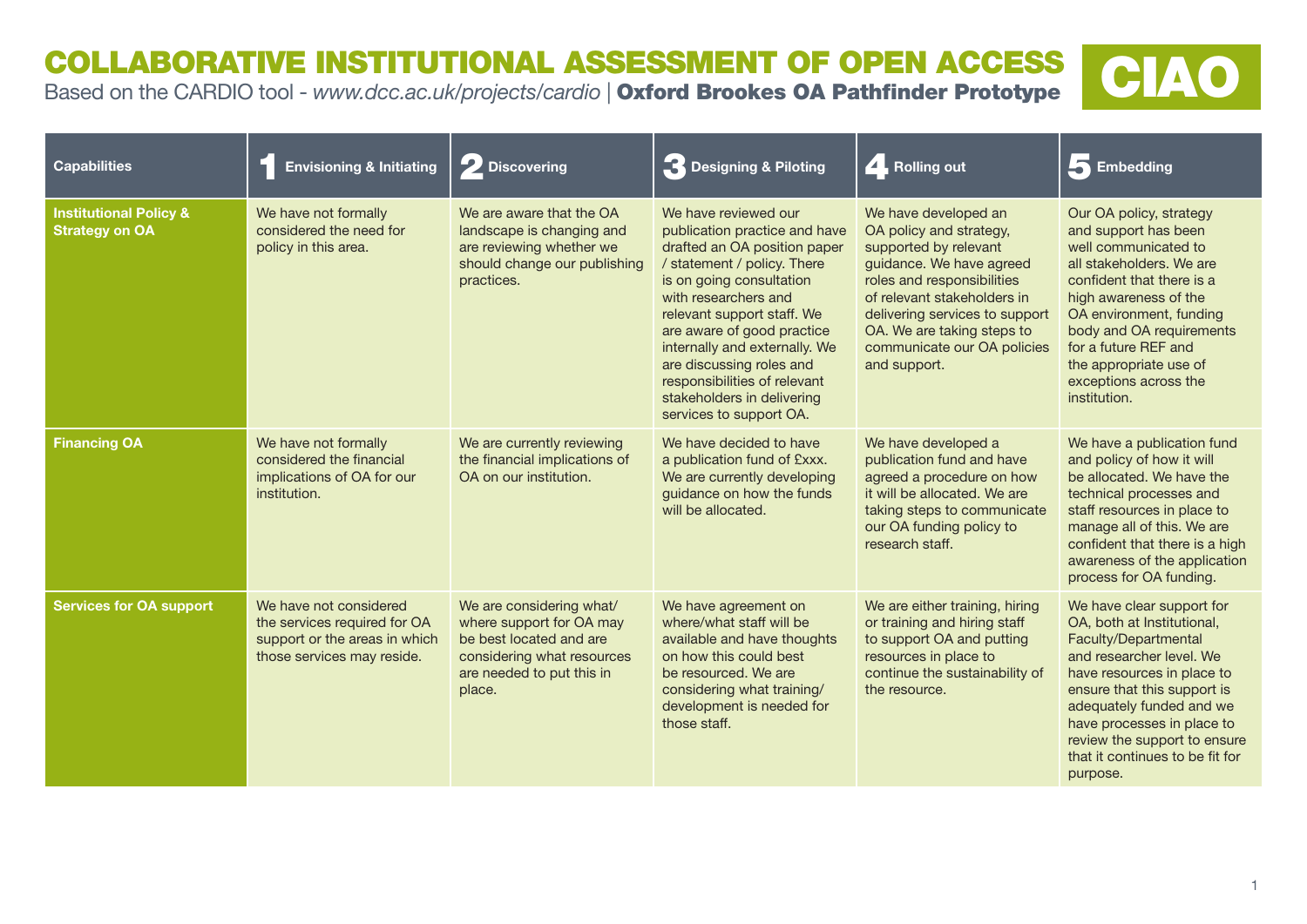| <b>Capabilities:</b><br><b>Systems and Processes</b> | <b>Envisioning &amp; Initiating</b>                                                                                                         | 2 Discovering                                                                                                                       | <b>3</b> Designing & Piloting                                                                                                                                                                        | A. Rolling out                                                                                                                       | Embedding                                                                                                                                                                                                                                                                                                                                                                                               |
|------------------------------------------------------|---------------------------------------------------------------------------------------------------------------------------------------------|-------------------------------------------------------------------------------------------------------------------------------------|------------------------------------------------------------------------------------------------------------------------------------------------------------------------------------------------------|--------------------------------------------------------------------------------------------------------------------------------------|---------------------------------------------------------------------------------------------------------------------------------------------------------------------------------------------------------------------------------------------------------------------------------------------------------------------------------------------------------------------------------------------------------|
| System to gather data<br>for OA compliance           | We have not yet considered<br>what systems / processes are<br>required for us to monitor OA<br>compliance.                                  | We are investigating what<br>systems / processes are<br>required for us to monitor OA<br>compliance effectively and<br>efficiently. | We are developing systems<br>/ processes to monitor OA<br>compliance, but have not yet<br>fully tested them.                                                                                         | Systems and staff are<br>in place to monitor OA<br>compliance. The process<br>has been communicated to<br>research staff.            | We have tested our system<br>and know that it is robust and<br>delivers all the information<br>needed for compliance with<br><b>HEFCE/RCUK/Wellcome</b><br>Trust/other requirements as<br>they are currently outlined.<br>Researchers know and<br>understand how to use the<br>system and we have checks<br>in place to intervene if the<br>correct processes are not<br>being adhered to.              |
| <b>Documentation/visibility</b><br>of process        | We have not yet considered<br>what documentation is<br>required to support OA, or<br>what form it might take and<br>where it might be held. | We are considering the<br>most appropriate form of<br>documentation and the best<br>way to make it available.                       | We are in the process of<br>documenting OA processes.                                                                                                                                                | We have drafted OA<br>documentation. We are taking<br>steps to communicate our OA<br>documentation to research<br>and support staff. | We have fully documented all<br>processes, and procedures<br>are in place to ensure these<br>are kept up-to-date. The<br>documentation is easily<br>available/accessible.                                                                                                                                                                                                                               |
| <b>Reporting, monitoring</b><br>and audit            | We have not yet considered<br>what reports may be required<br>or whether our systems will<br>deliver the relevant data.                     | We have considered the kinds<br>of reports that are needed<br>and are starting to define<br>these.                                  | We are designing a suite of<br>reports to meet management<br>needs and to ensure<br>compliance with funder<br>mandates. We are testing<br>our reports and ensuring that<br>they are fit-for-purpose. | We have developed a suite<br>of reports that allow us to<br>monitor and manage OA<br>compliance.                                     | We have full, easily<br>accessible reports which<br>produce useful data on<br>compliance with policies but<br>also researcher engagement.<br>We can produce data<br>that demonstrates that<br>compliance for audit<br>purposes.                                                                                                                                                                         |
| <b>Publication embargoes</b>                         | We have not yet considered<br>ways to deal with publication<br>embargoes.                                                                   | We are aware of issues<br>relating to publication<br>embargoes and OA and<br>are considering ways to<br>overcome these.             | We are defining procedures/<br>workflows and designing<br>tools to meet the need to<br>comply with embargoes.                                                                                        | We are testing our systems<br>and workflows so that<br>material is made available<br>under OA as soon as<br>possible.                | We are fully compliant with<br>current HEFCE/RCUK/<br>Wellcome Trust/other<br>requirements. We have<br>tested that embargoes are<br>managed in our systems<br>and the correct metadata/<br>full-text versions released<br>to the public at appropriate<br>times/in appropriate ways.<br>Our processes are fully<br>documented and we can<br>demonstrate compliance<br>to support any audit<br>requests. |